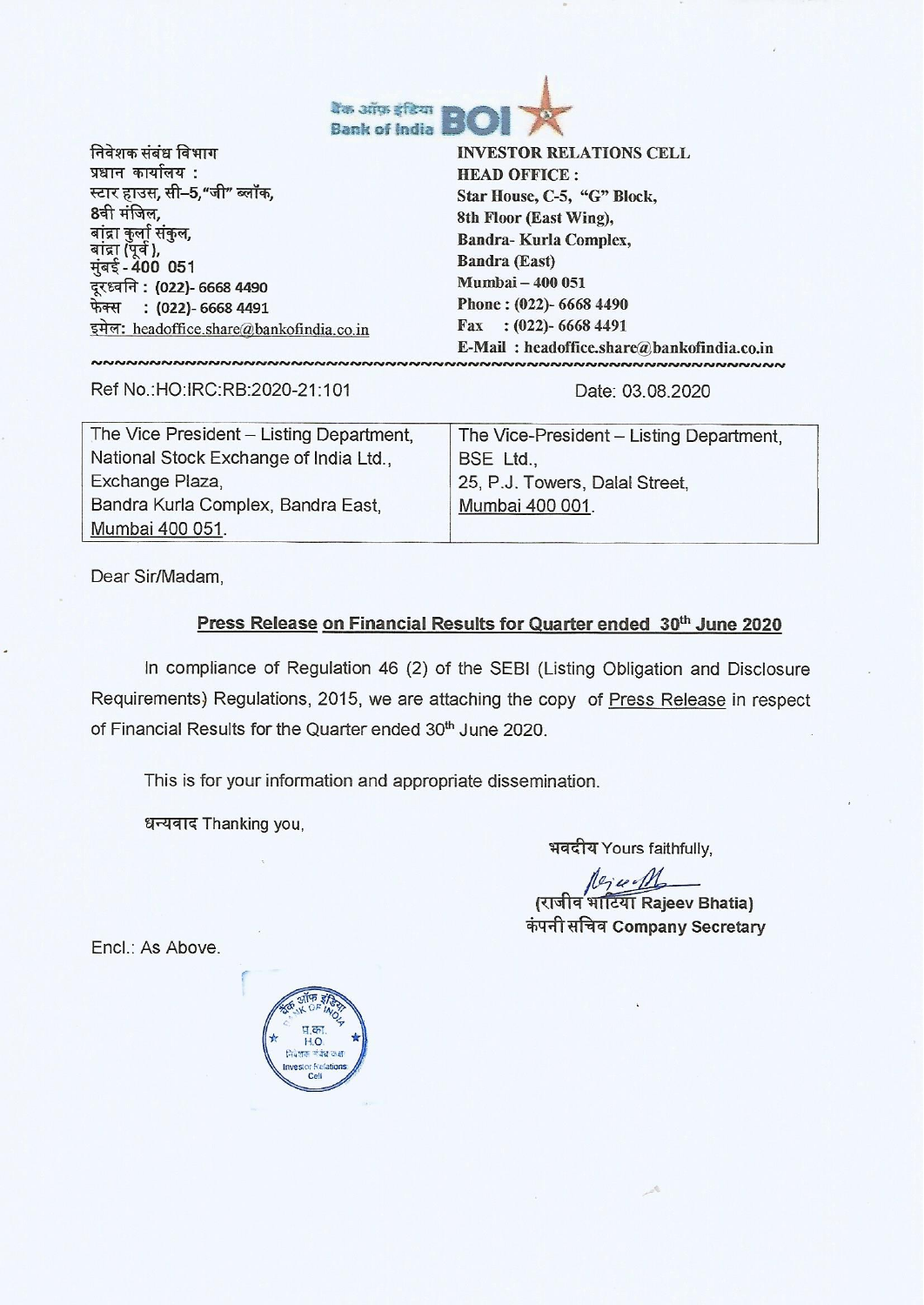

#### **PRESS RELEASE**

#### **BANK OF INDIA ANNOUNCES FINANCIAL RESULTS FOR Q1 - FY 2020-21**

# **BOI Q1 NET PROFIT JUMPS BY 247% TO Rs.844 Cr.**

Bank of India announced its audited results for the Q1 FY 2020-21, following the approval of its Board of Directors on August 3, 2020.



#### **BUSINESS:**

- Global Business surpassed Rs.10 lakh crore, clocking 13.77% YoY growth. Global Business increased from Rs.8,88,315 crore as on June 30, 2019 to Rs. 10,10,675 crore as on June 30, 2020.
- Global Advances increased 10.47% YoY from Rs. 3,76,078 crore in June 2019 to Rs. 4,15,440 crore in June 2020 and Domestic Advances increased 10.96% YoY from Rs. 3,24,198 crore in June 2019 to Rs.3,59,715 in June 2020. Overseas advances rose 7.41% YoY from Rs. 51,880 crore in June 2019 to Rs. 55,725 crore in June 2020.
- Global Deposits increased 16.20% YoY from Rs. 5,12,237 crore in June 2019 to Rs. 5,95,235 crore in June 2020. Domestic deposits went up 21.19% YoY from Rs. 4,27,064 crore to Rs. 5,17,577 crore.
- Domestic CASA went up by 15.09% YoY from Rs. 1,80,186 crore in June 2019 to Rs. 2,07,370 crore in June 2020 and CASA percentage stood at 40.60%.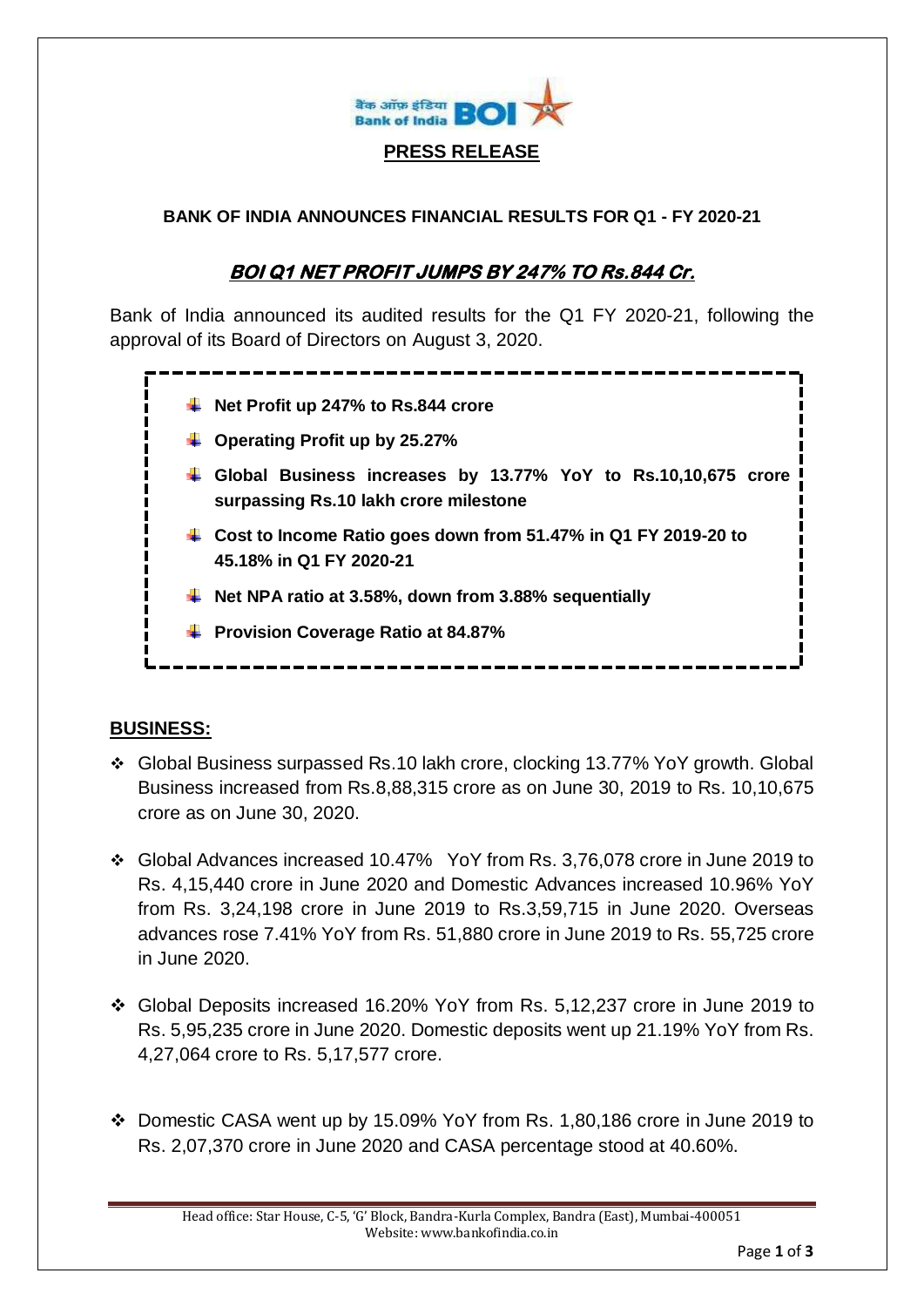Priority Sector advances increased from Rs.1,23,452 crore in June 2019 to Rs. 1,29,411 crore in June 2020 which constitutes 41.46% of ANBC, well above the regulatory requirement.

## **ASSET QUALITY:**

- Bank's Gross NPA declined from Rs 62,068 crore in June 2019 and Rs.61,550 crore in March 2020 to Rs. 57,788 crore in June 2020. The Net NPA also declined from Rs. 19,288 crore in June 2019 and Rs.14,320 crore in March 2020 to Rs. 13,275 crore in June 2020.
- Gross NPA ratio improved with respect to June 2019 as well as March 2020. From 16.50% in June 2019 and 14.78% in March, 2020, it came down to 13.91% in June, 2020. Similarly, Net NPA ratio came down from 5.79% in June 2019 and 3.88% in March 2020 to 3.58% in June 30, 2020.
- \* Provision Coverage Ratio (PCR) improved both on YoY basis as well as sequentially, from 77.18% in June 2019 and 83.74% in March, 2020, the ratio further improved to 84.87% in June, 2020.

# **PROFIT – Q1 FY2020-21:**

- Bank's Operating Profit went up from Rs. 2,271 crore during Q1 FY 2019-20 to Rs. 2,845 crore during Q1 FY 2020-21, registering an increase of 25.27%.
- Net Profit (PAT) of the Bank jumped by 247% from Rs. 243 crore for Q1 FY2019- 20 to Rs. 844 crore in Q1 FY 2020-21.
- Net Interest Income (NII) stood Rs. 3,481 crore in Q1 FY 2019-20 against Rs.3485 crore in Q1 FY 2020-21.
- Non-Interest Income increased to Rs.1,707 crore during Q1 FY 2020-21 from Rs. 1,195 crore during Q1 FY 2019-20, indicating a growth of 42.85%. The non-interest income was bolstered by growth in Treasury income.

### **RATIOS:**

- NIM (global) stood at 2.48% in June 2020 against 2.67% in June 2019. NIM (Domestic) stood at 2.73% in June 2020 against 3.03% in June 2019. The decline in NIM could be attributed, among others, to somewhat muted growth in loan book and efforts towards effective rate transmission.
- Cost to Income Ratio (global) improved both YoY and sequentially. From 51.47% in June 2019 and 51.60% in March, 2020 the ratio improved to 45.18% in June, 2020.
- Cost of Deposits (global) improved both YoY and sequentially. From 4.56% in June 2019 and 4.53% in March, 2020 the ratio improved to 4.32% in June, 2020.